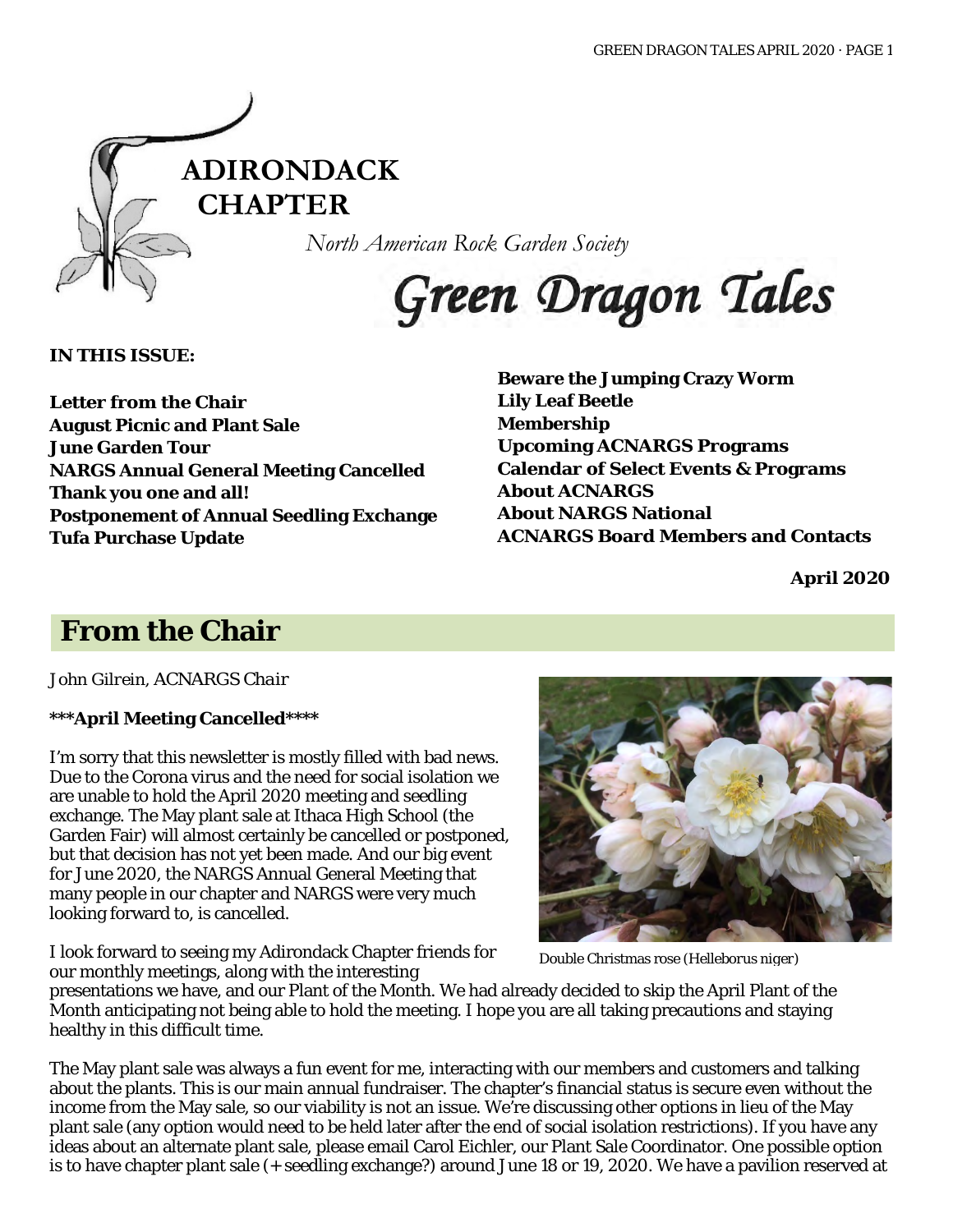Myers Park on June 18 (which we might try to change to the 19th) for the AGM (which we expect we won't need now). The best I can say for now, is to stay tuned. If we do have an event in June, we will let everyone know. If the restrictions are lifted, many of us will be anxious to have some kind of event.

How is one to stay safe and sane in this difficult time? For me gardening is very therapeutic, and the weather has been mostly OK to get out for at least part of the day. Getting some exercise is good out in the fresh air, so I'm walking on the road or hiking at the Baltimore Woods Nature Center in Marcellus. Baltimore Woods is seeing a fairly high volume of visitors, with many people not working or working from home, and people are observing social distancing. If your community has restrictions on going to a public place and hiking, of course then hiking would not be an option for you. The lack of social contact for me is partially offset by having Deb work from home and Kevin (our son) doing his college courses from home. One tiny little plus is that I get him to help move big rocks. I'm sorry for anyone living alone with this not very fun social distancing. Stay in contact with your friends via phone or email. We'll really appreciate socializing in person once this is over. And I hope to see you all IN PERSON in the not so distant future.



*Hepatica nobilis*, a nice dark flowered hellebore (*Helleborus x*), and Green hellebore (*Helleborus cyclophyllus*)

## **August Picnic and Plant Sale**

Our annual picnic and plant sale will be at Myers Park in Lansing on **Saturday August 22, 2020.** Myers Park is a Lansing town park on Myers Point at Cayuga Lake. This is a new venue for us to try. Just like the other parks where we've held the picnic, there is a covered pavilion for our group. There is a charge (\$5 I think) per car, and we won't be able to arrive early to beat the park fee, but you can car pool to save a few dollars. So put this on your calendar!

## **June Garden Tour**

We currently have no planned garden tour in June, which is when we've held most of our Adirondack Chapter garden tours in the past. It's probably just as well this year that there is not a garden tour in June. We are looking for a volunteer or 2 to organize an Adirondack Chapter garden tour, which would ideally be later in the year, perhaps September. A garden tour in the late summer or fall would give plenty of time to organize it, and time for the outbreak to pass. Organizing the garden tour can be done from your home via phone and email, either during business hours or early evening. If you're interested in taking on this one time volunteer opportunity, I can help you organize it, so email me: jgilrein@twcny.rr.com.

# **NARGS Ithaca Annual General Meeting Cancelled**

We're very disappointed that the Ithaca AGM 2020 has been cancelled, along with all other events on the Cornell University campus prior to July 12, 2020. The Corona virus epidemic continues to create havoc with people's health and any social gathering. Cornell will be issuing refunds to registrants. We have had good support from NARGS through the long process of organizing this event up through the end. We'll share more information with the Adirondack Chapter as this event unfolds.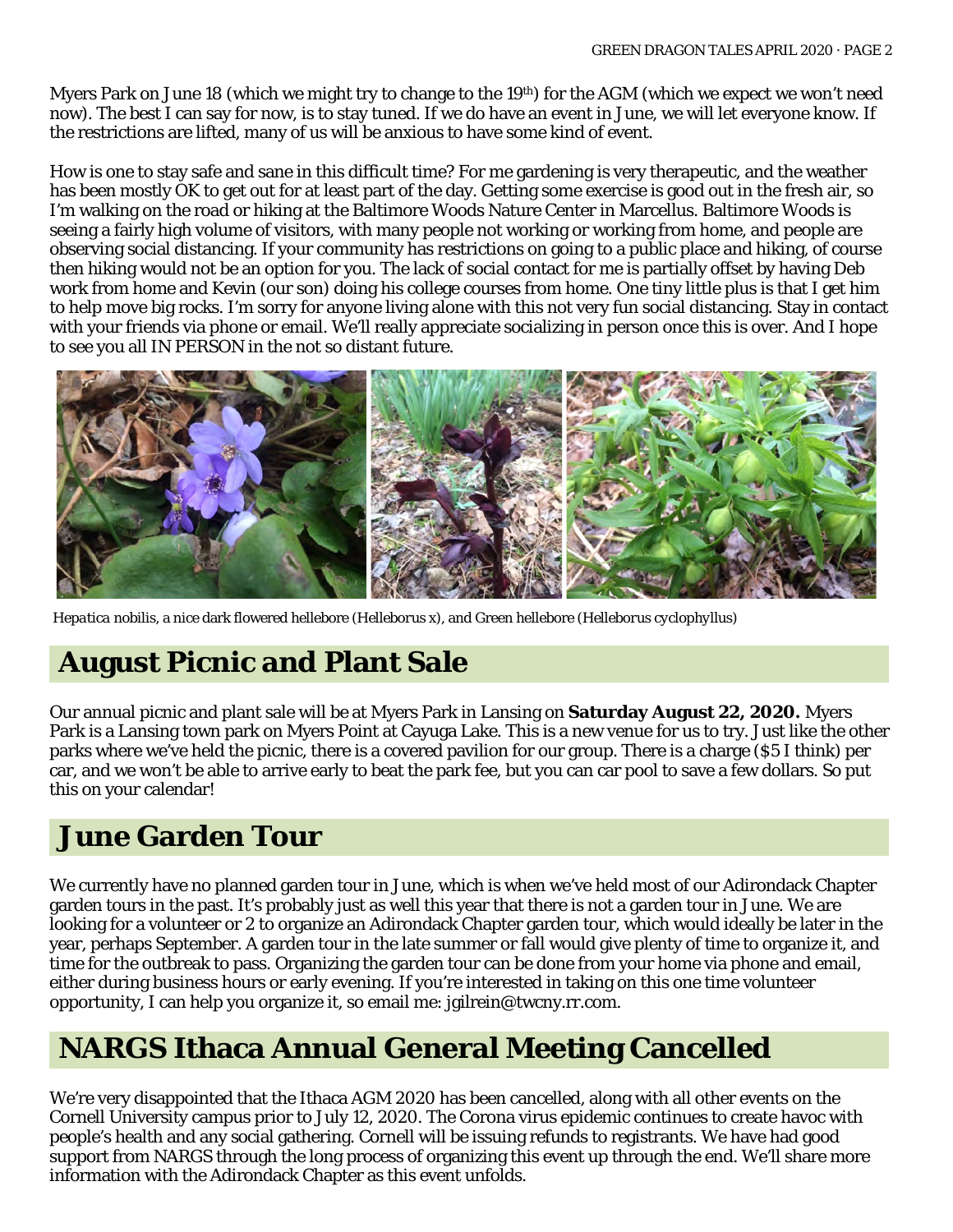## **Thank you one and all!**

#### *Carol Eichler, AGM Volunteer Coordinator*

On top of chairing the planning committee for the annual general meeting this year, I also served as volunteer coordinator. Even though the AGM had to be cancelled, I want to extend a BIG thank you to the 26 people who were already lined up to volunteer for the conference (and that's not counting the 4 of us serving on the planning committee).

A conference like this is a lot of work to organize but it takes a whole lot more people-power during the conference to lend a hand to make sure our registrants who are after all guests on our home turf are made to feel welcome.

As volunteers our job was also to make sure everything would run smoothly and to troubleshoot when there were unexpected issues. Thank you all for agreeing to step up! I hope to thank each of you personally in the near future. Right now, I'm dying to get outdoors and do a little gardening. Because – guess what? – it isn't raining!

## **Postponement of Annual Seedling Exchange**

*Carol Eichler, Plant Sales Chair*

#### **Postponement of Annual Seedling Exchange**

The phrase I seem to using a lot these days is "wait and see." As of today (April 3), it doesn't look like we will yet be past the critical point in New York State to be cleared for large gatherings nor for some time to come. Certainly not in April and, if you listen to anyone with authority, evidence, and reason, our comings and goings will still be severely limited in May, June, and beyond. But don't worry, our Chapter is stronger than this virus and we will persist!

What does this mean for us as a Chapter? Besides cancelling the April general meeting, we are also postponing, but holding out hope that we won't be cancelling altogether, our seedling exchange. We need to think creatively about how we might modify our annual exchange as well as our plant sale in May.

It will be interesting to see what Cooperative Extension decides to do in regard to their annual event - the Garden Fair and Plant Sale; the Master Gardeners plant sale at this event is an important financial component of their program. It is also an important event for our local nurseries (please see the separate article about the May plant sale).

#### **Here's some good news!**

I have extra seeds to share from both the NARGS seed exchange and the seed exchange from the Ontario Rock Garden and Hardy Plant Society. I've included a list of seeds available at the end of this article. Please contact me and I will send you – free - seeds. I have a limited supply so please suggest up to 10 genera so that, if need be, I can make substitutions. This is first-come, first-served. Virtually all of these plants were chosen for the rock garden and in most cases will be suited to growing in troughs too. Contact me: [Carolithaca@gmail.com o](mailto:Carolithaca@gmail.com)r call 607-269-7070.

#### **Life as we know it**

What does this pandemic mean for us as gardeners? Thankfully the natural world is proceeding on its usual timeframe. Spring has arrived and our plants are responding. The outdoors seems like one of the safest places to be and my gardens certainly help to keep me safe and sane. The emerging life I see all around is such a sign of hope and optimism. (Do we not all recognize the therapeutic qualities that gardening brings to our lives?)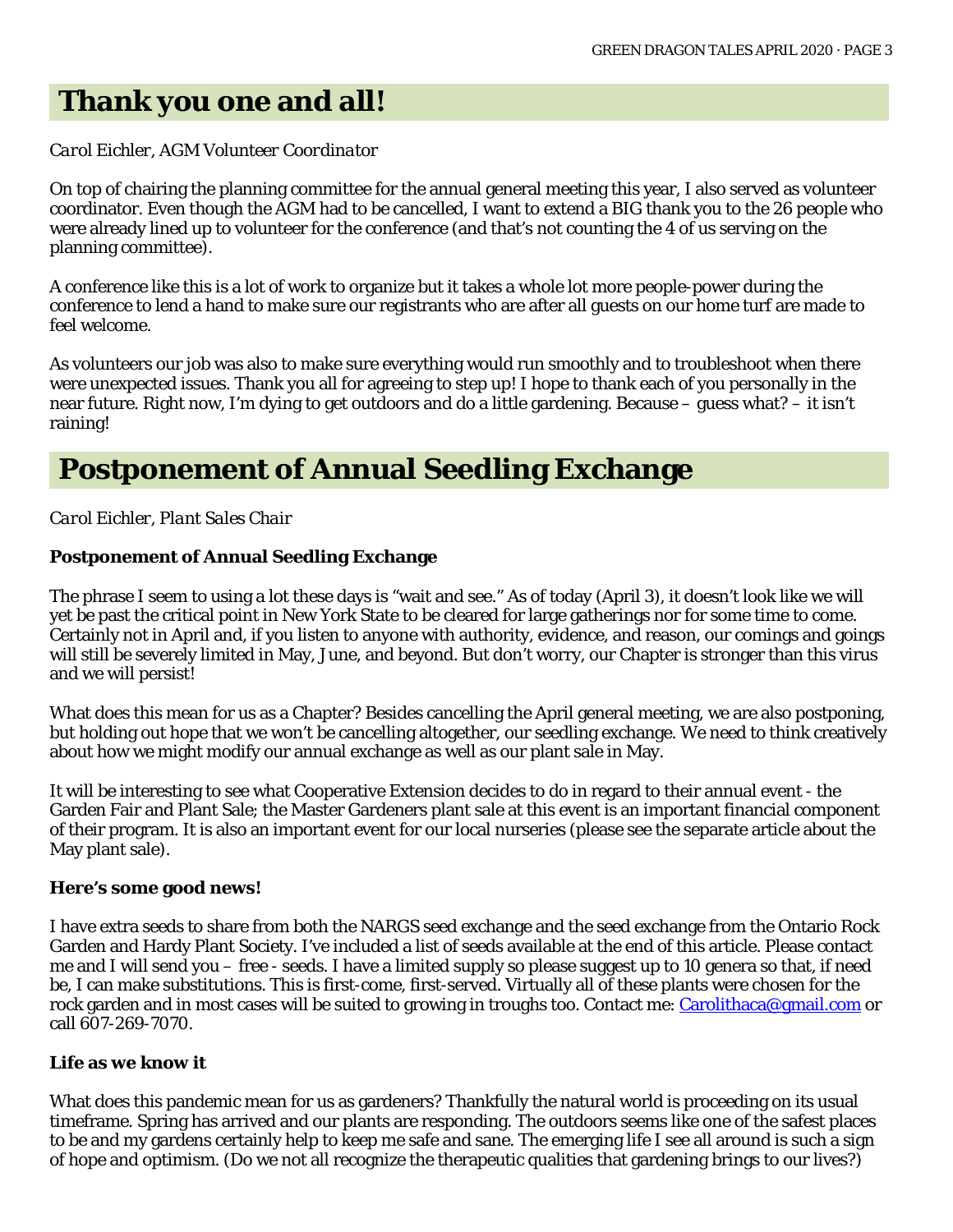So as a gardener, I'm proceeding with business as usual. That means, planting seeds, cleaning up beds, and anticipating the growing season ahead. Yes, I am even potting up plants for a "someday" plant sale. I can't think of a more sign of hope than gardening.

Now is the time to stay connected. I've been so impressed by the ways that individuals and organizations have been doing just that, virtually, through the use of social media, or simply by reaching out with a phone call. Please let's get creative in how we stay connected too! Connection starts with this newsletter. But don't hesitate to contact other members. Let's stay in touch.

In case you need something to cheer you up, here are a few wonderful, restorative online videos that I can recommend. If you have others to suggest, let me know. I will post links on our Facebook page.

- A walk-through of the New York Botanic Gardens 18th annual orchid show: <https://www.facebook.com/watch/?v=145671790151768>
- Spring unfolding at Cornell Botanic Gardens: [https://cornellbotanicgardens.org/quiet-the-mind](https://cornellbotanicgardens.org/quiet-the-mind-spring-unfolding-at-cornell-botanic-gardens/)[spring-unfolding-at-cornell-botanic-gardens/](https://cornellbotanicgardens.org/quiet-the-mind-spring-unfolding-at-cornell-botanic-gardens/)
- Monet's Giverny:<https://www.youtube.com/watch?v=mzlD-J3B9Xg>
- And where I would be right now, the Washington DC cherry blossom festival: <https://www.youtube.com/watch?v=3eh16fdLiLQ> (hint: you might want to mute the sound)

[Aethionema grandiflorum](http://www.google.com/search?q=Aethionema%20grandiflorum) [Aquilegia buergeriana \(dwarf form\)](http://www.google.com/search?q=Aquilegia%20buergeriana) Bukiniczia cabulica Dianthus pavonius Draba cusickii Draba incerta Draba polytricha Dracocephalum ruyschiana Dryas octopetala ssp hookeriana Erigeron areus Erigeron compositus Eriogonum umbellatum v modocense Eritrichium canum Geranium thunbergii Helenium nummularium [Heterotheca jonesii](http://www.google.com/search?q=Heterotheca%20jonesii) Inula esifolia Lesquerella kingii Limonium bellidifolium-Limonium sp (ex Peter Korn SJ6357) Limonium minutum [Linaria aeruginea](http://www.google.com/search?q=Linaria%20aeruginea) Penstemon 'Red Riding Hood' Penstemon hirsutis pygmaea [Penstemon richardsonii](http://www.google.com/search?q=Penstemon%20richardsonii) Penstemon strictus Phyteuma scheuchzeri

Carol's 3rd Round Seed Exchange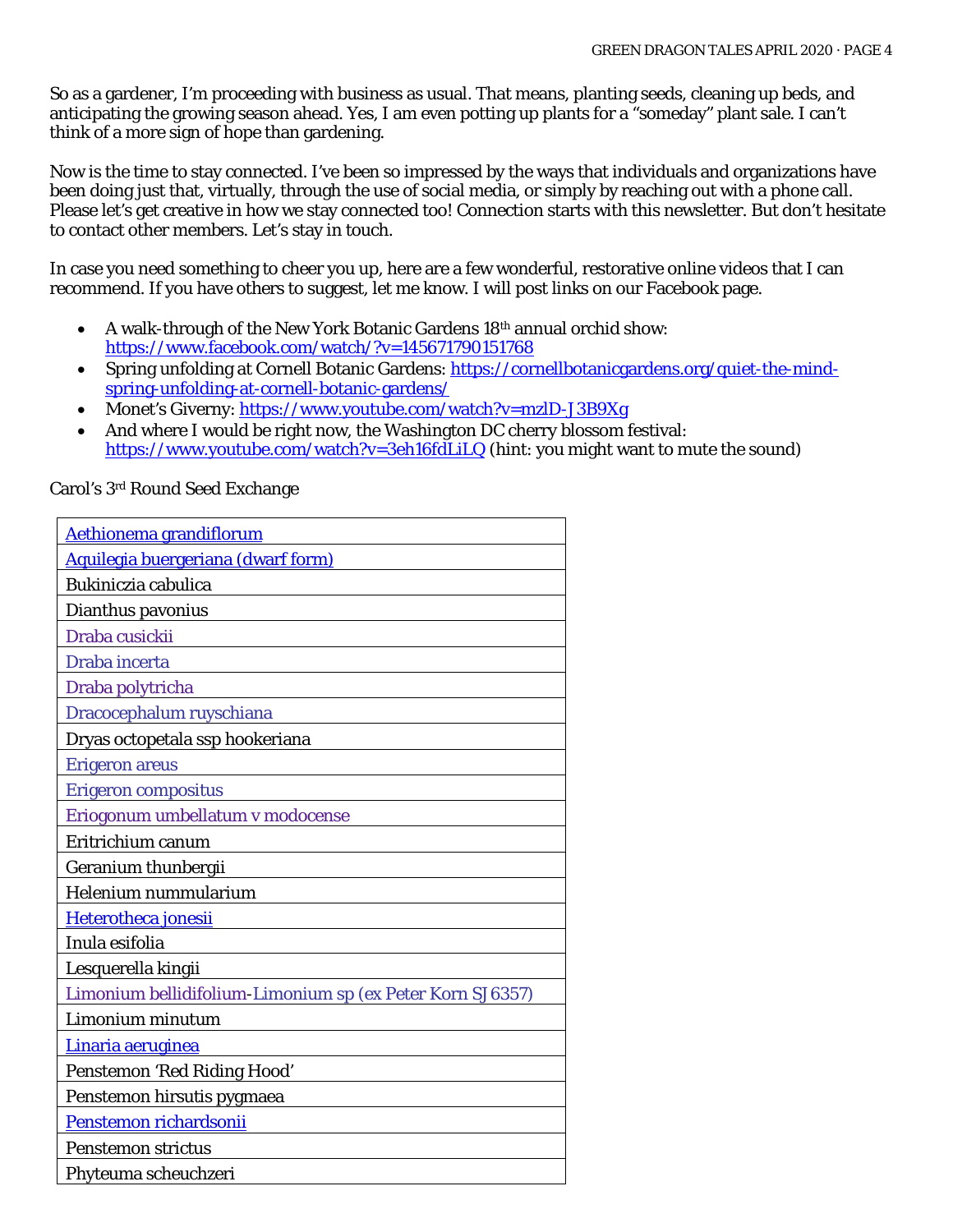| Phyteuma sieberi                                       |
|--------------------------------------------------------|
| Polemonium boreale                                     |
| Primula matthioli                                      |
| Raoulia glabra                                         |
| Sanguisorba officinalis v. microcephala 'Little Angel' |
| Solidago multiradiata (dwarf form)                     |
| <b>Stachys spathulata</b>                              |
| Stipa capillata                                        |
| <b>Tanacetum armenum</b>                               |
| <b>Tetraneuris acaulis</b>                             |
| <b>Teucrium botrys</b>                                 |
| Veronica 'Giles van Hees'                              |
| <b>Veronica fruticans</b>                              |
| <b>Xanthisma (Aster) coloradoense</b>                  |
| Xanthisma (Aster) coloradoense (alpine form)           |

# **Tufa Purchase Update**

#### *Bill Stark*

I recently talked to Joseph Ferdula about our tufa purchase. He's in his mid-80s and was concerned about coming to the conference. I told him the conference is very likely to be cancelled or postponed, but that there are a number of people (including non-ACNARG rock gardeners who have contacted me), who are still interested in buying his tufa when it's safe to do so. He said that we would have to pick up the tufa at his quarry in Ilion and that he hasn't decided on a price yet. I told him that I wouldn't begin to organize the purchase until we had a firm price. He said he'd get back to me.

## **Beware the Jumping Crazy Worm**

#### *Pat Curran*

Some gardeners are still not acquainted with the invasive jumping crazy worm, but it is important that we take steps to avoid spreading it around when we share plants.

A little background first: none of the earthworms in central NYS are native. The native earthworms were obliterated by the latest glaciation. Since their dispersal from more southern, unglaciated areas was so slow, they didn't reappear in our area before the colonists brought in European earthworms. Most of us grew up thinking of those earthworms as beneficial to our soils, and this may be true in some garden settings or when we are making topsoil from subsoil (as I had to do in my home landscape where the builder hired by the previous owners almost certainly sold off the topsoil).

However, in the native environment, especially in our climax vegetation which is forest, the flora and fauna evolved in the absence of earthworms for the last 10,000 or so years. Other organisms recycle the forest duff (fungi, etc.), but much slower, and leave a nice cushion on the forest floor to nourish and protect plant roots and small vertebrates such as salamanders. So even the European earthworm is not beneficial in the forest.

Back to the jumping crazy worm: I won't spend a lot of time giving you the back story because you can google that. Here's a link from CCE: <http://ccetompkins.org/resources/jumping-worm-fact-sheet>

The practical aspect is that this worm reduces organic matter, whether it be forest leaf duff, or your mulch, to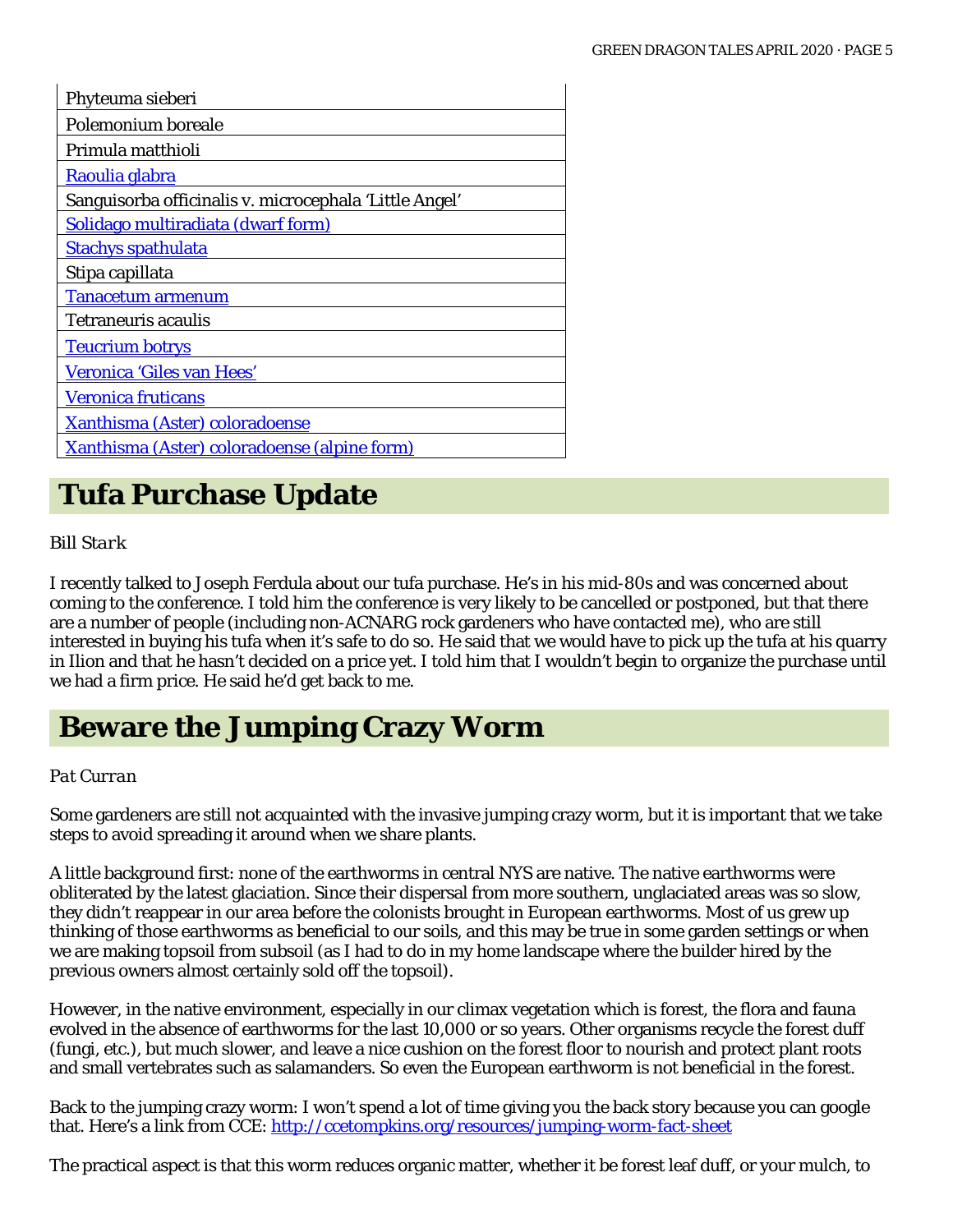deep, dryish, large granules quite unlike the moist earthworm castings of European earthworms – and often within one growing season. The result in a garden situation is no mulch left – if you apply more, you are feeding more jumping worms! Your beloved plants may heave more readily among other drawbacks.

In the forest, wildflowers adapted to forest leaf duff are left high and dry. Native snails (that may provide calcium to native birds' eggshells) have nothing left to eat, salamanders nowhere to hide either. Seedlings dry out and die before their roots go deep enough… I could go on.

How can we gardeners slow down this disaster and prevent it from spreading?

Currently there is no cure, but we can use practices so that we are not spreading the jumping worms further.

Some biology: there are about 3 similar species, and there is still a lot that is not known. But we think, or know, that this is an annual worm. It overwinters in the egg stage in little parcels called cocoons, which are basically too small to detect with the naked eye for all practical purposes. So you won't detect jumping worms early in the growing season when they are very small.

As the season progresses, they grow fast, often getting to 5 or 6 inches long. The easiest way to distinguish them from European earthworms is their behavior – they move very fast like snakes, hence the jumping crazy worm nickname. They feel more muscular too. Their clitellum is slightly different: see the factsheet above for details. Of course, if it's chilly out, they won't be moving as fast. We think the adults die when winter comes, but in warmer climates, there might be more than one generation.

So how do we prevent or slow down their spread when we share plants or plant divisions? Here's the procedure that the Tompkins County Master Gardener group has come up with, when we are dividing and potting up plants for the Garden Fair Plant Sale. As an educational group, we decided to confront the situation.

All donated plants are barerooted, whether the donor has the jumping worm or not (because he/she may not be familiar with it, or the garden may have been recently infected). We typically root prune the plants to stimulate new root growth and to fit the root ball in the pot, anyway.

Next, we divide the root ball to the desired division size. Then we triple wash the roots in 3 changes of water until there is no more soil on the roots.

We rinse out the plastic pots that we re-use, and then pot the divisions up in soilless potting mix. Since the Tompkins County Cooperative Extension landscape is infected with jumping worms, the pots are then placed on pallets or tables so that the pots are not in contact with soil or with the stone patio (which has soil between the stones).

I personally am wary about accepting plants from other sources, and I worry about plants from some nurseries, especially little home nurseries where the owners may not even have heard of these worms. I think that this problem may still be under the radar for the NYS nursery inspectors, but I'm not sure about that.

I do know that a midwestern state has banned plant sales because of the jumping worm problem, so it is also in our own interest to practice prevention. It would be a big financial blow to many garden groups if our plant sales were to be banned, or restricted to seedlings or cuttings, when most of us don't have the facilities to produce those.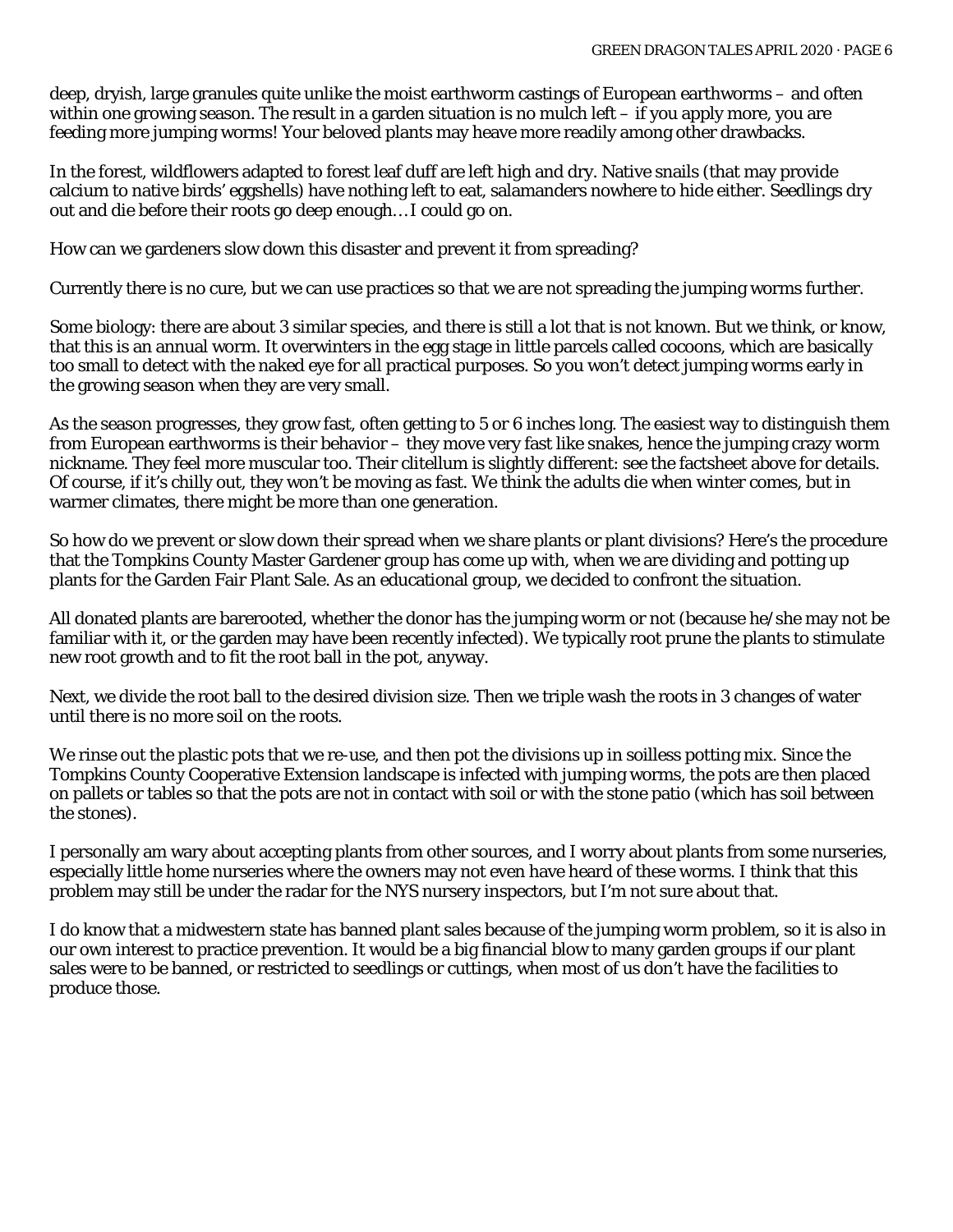# **Lily Leaf Beetle**

#### Published on *Center for Agriculture, Food and the Environment* [\(https://ag.umass.edu\)](https://ag.umass.edu/)

### **Lily Leaf Beetle** *Lilioceris lilii,* Coleoptera: Chrysomelidae

If you grow lilies, then be well aware of the lily leaf beetle, its life cycle and how to manage this pest and pass the information along to your customers. Lily leaf beetle (*Lilioceris lilii*) is known to lay its eggs and develop only on true lilies, *Lilium* species (Turk's cap lilies, tiger lilies, Easter lilies, Asiatic and Oriental lilies) (not daylilies), and fritillaria (*Fritillaria* sp). Although lilies and fritillaria are the primary hosts, lily leaf beetle also feeds, sometimes just lightly, on a



number of other plants, including lily of the valley (*Convallaria majalis),* soloman's seal (*Polygonatum* sp.), bittersweet (*Solanum* sp.), potato (*Solanum tuberosum*), hollyhock (*Alcea*) and various hosta species. It is however, a devastating pest to true lilies.

### **History**

The lily leaf beetle (LLB) is native to Europe and was discovered near Montreal, Canada in 1945. Its damage was limited to the Montreal area for decades, until discovered in the United States in 1992 in Cambridge, MA. It is thought that LLB arrived in a shipment of lily bulbs from Europe. Since then, LLB has spread throughout much of Massachusetts and is working its way throughout New England. Lily leaf beetles are strong fliers and are also moved from one area to another on host plants. Both the immature stage and adults cause damage by eating the leaves and buds. Adults and larvae are commonly found together devouring lily foliage. Often, they consume all the leaves leaving only bare stems.

### **Identification and Life Cycle**

As soon as lilies break through the ground, over-wintered, **bright red adult lily leaf beetles** [3] will begin to actively feed on the foliage. The adult beetles are about ½" long with a very bright red body, and black legs, head, antennae, and undersurface. Over the past two years this emergence has occurred around the middle of April in the warmest parts of the state. The beetles are foraging for food and seeking a mate. The adult beetles will begin to lay eggs on the undersides of leaves, usually in May. The eggs are irregular-shaped and laid in rows that appear as tan-colored lines. Just before the eggs hatch, they will turn orange and then a deep red color. The eggs hatch within 4-8 days into the immature or larval stage. The [larvae](http://negreenhouseupdate.info/photos/lily-leaf-beetle-larvae-0) [4] are slug-like in appearance with soft, plump orange, brown, yellowish or even greenish bodies and black heads. The young larvae initially feed on the undersides of the foliage but eventually will move to the upper surfaces and the buds. While they feed, the larvae pile their own excrement on their backs which makes them objectionable to hand-pick. The larval feeding is the most destructive and lasts for 16-24 days. The larvae then drop to the soil to pupate. The pupae are florescent orange. Adult beetles emerge 16-22 days later and can be seen feeding throughout the rest of the growing season. Adult beetles over-winter in sheltered places, soil or plant debris in the garden or woods, not necessarily near the host plants. Adults prefer areas that are shaded, protected, cool, and moist. The over-wintered adults emerge early in the spring and begin the cycle again with feeding, mating and egg-laying. Each female beetle produces 250-450 eggs.

### **Management**

If your customers only have a few plants in their garden, hand-picking adults and eggs can be effective. For more than a few susceptible plants, pesticide treatments may be needed. Products containing Neem (Bon-Neem, Azatin), a botanical insecticide, have been shown to kill very young larvae but must be applied every five to seven days after egg hatch. Products containing spinosad a microbial insecticide, may also be effective. Spinosad is sold as Conserve and Entrust for commercial growers and Monterey Garden Insect Spray, BULL'S-EYE™ and others. Before recommending a product or applying any pesticide, READ THE LABEL **and** apply only as directed on the label.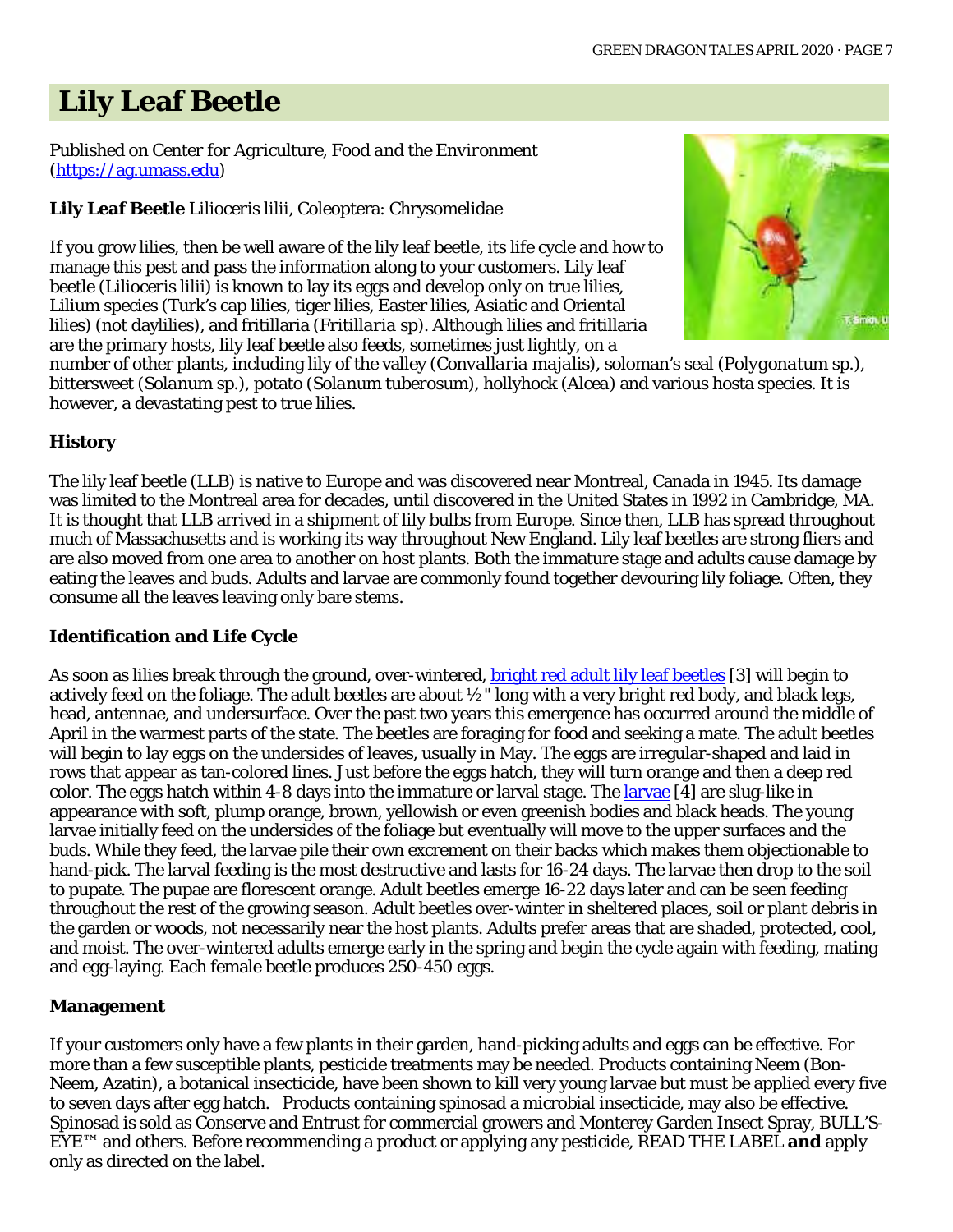Products containing the systemic imidacloprid have reportedly provided effective control applied either as a foliage spray or soil drench depending on label instructions. Imidacloprid is the active ingredient in Marathon, used in commercial greenhouses. Merit, used by landscapers and home gardeners and one of the active ingredients in Bayer Advanced Rose and Flower Insect Killer for home gardeners. There are also other home gardener formulations containing imidacloprid. Note that it is thought that imidacloprid is one of several causes of bee decline and should never be used when bees are active or on plants in flower. See recent research from UMass[: Nest Location in Bumble Bees: Effect of Landscapes and Insecticides](https://bee-health.extension.org/nest-location-in-bumble-bees-effect-of-landscapes-and-insecticides/) [5]

When using pesticides it is important to take precautions to protect pollinating insects such as bees. Apply pesticides in the evening when fewer bees will be foraging and when spray drift due to wind and volatilization due to heat are at a minimum. Do not spray during windy weather to prevent drifting. Avoid spraying when plants or nearby plants (including weeds) are in bloom. See the fact sheet ["Protecting Bees from Pesticides](http://extension.entm.purdue.edu/publications/E-53.pdf) [6]" (Purdue University).

#### **Lily Leaf Beetle Biological Control Research Update**

Recent research efforts to control the lily leaf beetle have concentrated on classical biological control which acquaints natural enemies with their host. LLB came from Europe so European parasitoids were released with the intent of establishing and distributing the themselves to provide long term control rather than needing to provide regular releases each year. Areas within a few miles of the research release sites of the parasitic wasps are benefiting already. Here is an update on biological control research for LLB.

#### *The following information is reprinted from: Lily Leaf Beetle Biological Control Update, March 31, 2006. Northeastern IPM News, Dept. of Plant Sciences, University of Rhode Island*

The University of Rhode Island Biological Control Laboratory, in collaboration with CABI-Bioscience and colleagues in France, identified a complex of four larval parasitoids, which causes a high level of parasitism throughout Europe. On the basis of parasitoid surveys in Europe and laboratory experiments conducted in the USA and Europe, it was determined that T. setifer, L. errabundus, and D. jucunda were safe and likely candidates to control L. lilii.

Tetrastichus setifer is likely the best candidate for controlling the LLB in the Northeast. It is widespread throughout Europe and it has been relatively easy to establish in RI, MA, NH, and ME. Lily leaf beetle populations have declined substantially at the two oldest release sites. They last released T. setifer in Wellesley, MA in 2001 where it has heavily parasitized LLB larvae ever since (100% parasitism at peak larval density in 2005). We found similar results in Cumberland, RI where we last released T. setifer in 2002, with 100% parasitism at peak larval density in 2005. From the parasitoids released in surrounding states, they found T. setifer establised in Bridgton, ME in 2004. Tetrastichus setifer has also spread several miles from release sites.

Lemophagus errabundus was found in a lily garden 3/4 mile from their Plainville, MA release site in 2005, indicating that it is not only established from releases in 2003 and 2004, but it has spread a considerable distance. They also released this species in the Kingston, RI plot where they found good parasitism in the weeks following release. Diaparsis jucunda has proven to be more difficult to establish against the LLB. It is found at higher elevations in Europe, and appears well-suited for northern New England, but they have not yet recovered overwintered parasitoids at any of their 2004 and 2005 release sites in RI, MA, NH, or ME. In 2005 they also released LLB larvae parasitized by D. jucunda into their lily plots to determine if this is a better way to establish this species.

References Photos [Adult](http://negreenhouseupdate.info/photos/lily-leaf-beetle-adult-asiatic-lily) [3] [Eggs](http://negreenhouseupdate.info/photos/lily-leaf-beetle-eggs-fritillaria) [7] [Larvae](http://negreenhouseupdate.info/photos/lily-leaf-beetle-larvae-0) [4] Resources from University of Rhode Island Bio Control Lab: [Lily Leaf Beetle Bio control project](http://web.uri.edu/biocontrol/lily-leaf-beetle/) [8] Tina Smith, Extension Greenhouse Crops and Floriculture Program, University of Massachusetts, Amherst, 07, updated 2013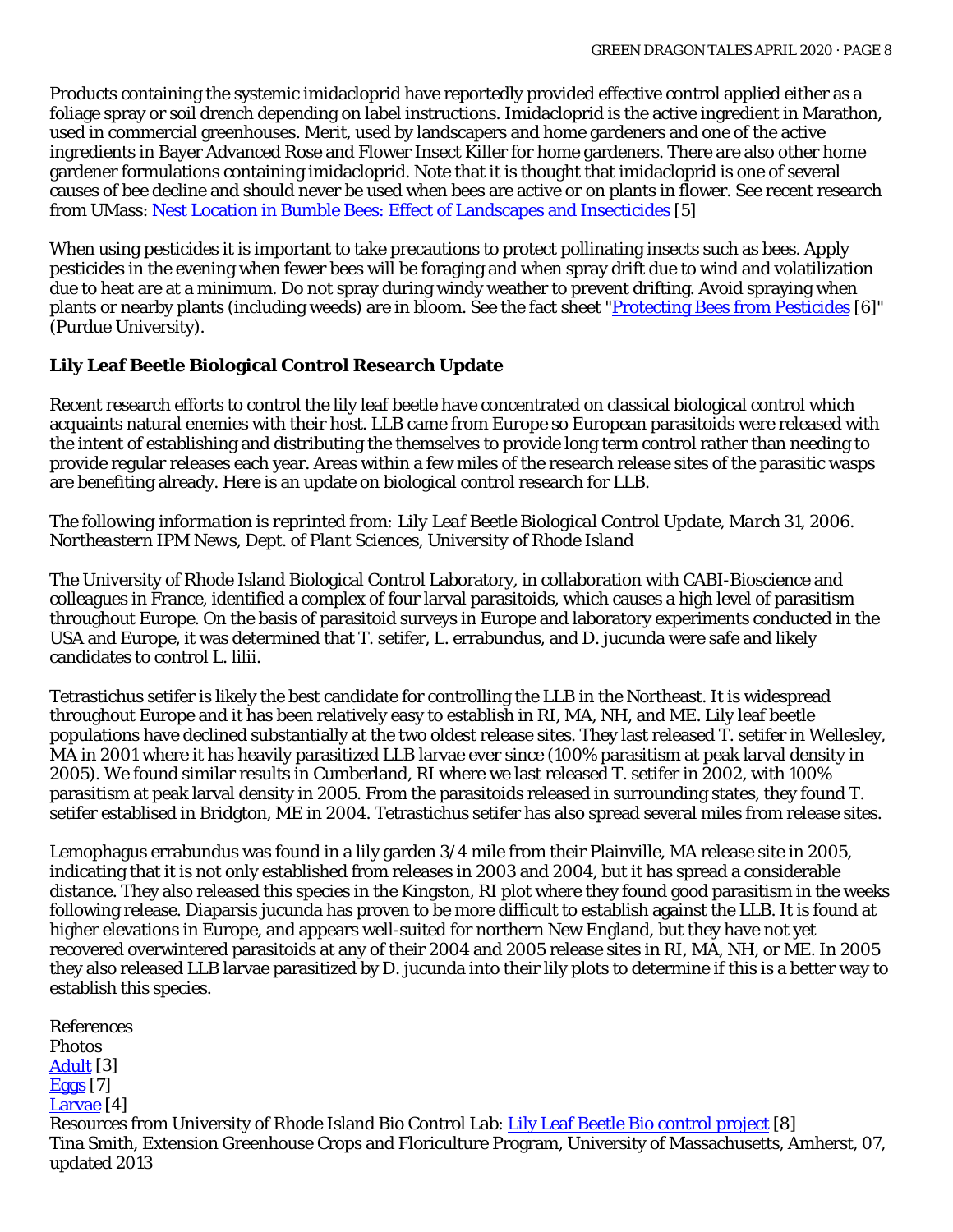**Source URL:** https://ag.umass.edu/greenhouse-floriculture/fact-sheets/lily-leaf-beetle **Links**

- [1] https://ag.umass.edu/greenhouse-floriculture/fact-sheets/lily-leaf-beetle
- [2] https://ag.umass.edu/sites/ag.umass.edu/files/fact-sheets/images/LLBAdultTS\_0.jpg
- [3] http://negreenhouseupdate.info/photos/lily-leaf-beetle-adult-asiatic-lily
- [4] http://negreenhouseupdate.info/photos/lily-leaf-beetle-larvae-0
- [5] https://bee-health.extension.org/nest-location-in-bumble-bees-effect-of-landscapes-and-insecticides/
- [6] http://extension.entm.purdue.edu/publications/E-53.pdf
- [7] http://negreenhouseupdate.info/photos/lily-leaf-beetle-eggs-fritillaria
- [8] http://web.uri.edu/biocontrol/lily-leaf-beetle/

## **Membership**

*Mary Stauble, Membership Coordinator*

It is time for some of you to renew - dues are \$15 for individuals, \$20 for a household. Check my email announcement of the newsletter link for your membership status.

If you have not renewed for 2020, you should do it now so you'll be eligible to purchase the plant-of-the-month at our meetings. The renewal form is at [http://www.acnargs.org/join.pdf.](http://www.acnargs.org/join.pdf) Your membership status is reported to you in the email with the newsletter link. Contact Mary Stauble at [mes2@cornell.edu](mailto:mes2@cornell.edu) if you have any questions.

# **Upcoming 2020 ACNARGS Programs**

*Mark your calendars! Unless otherwise specified, all local events start with a brown bag lunch at noon with the program following at 1 pm, and take place at the renovated Whetzel Room, 404 Plant Science Building, 236 Tower Road, Cornell University, Ithaca, NY.*

**MAY BE CANCELLED: May 16: Garden Fair and (our) Plant Sale**, Ithaca High School.

**CANCELLED: June 18-20, 2020:** *Foresight 2020: Exploration and Inspiration*, NARGS Annual General Meeting, hosted by ACNARGS in Ithaca, NY.

**August 22, 2020:** Members Plant Sale and Picnic. Myers Park, Lansing.

**September 19: Teri Dunn Chace**, *Seeing Seeds,* Lecture and book signing.

**October 4, SUNDAY, presentations at 11:00 & 1:00: Ger van Buiton**, Netherlands. *The Rock Garden at [Utrecht Botanic Gardens](https://www.uu.nl/en/utrecht-botanic-gardens)* and *Peatbeds, a Perfect Place to Grow Woodlanders and Plants of Alpine Meadows.*

**November 14: Darren Heinbecker**, [Whistling Gardens,](https://www.whistlinggardens.ca/) Canada's newest botanic garden.

## **Calendar of Select Events & Programs**

**March 12-15:** [Gardenscape](https://rochesterflowershow.com/) flower show, Henrietta. March 19-22: [Plantasia](https://flowerfairs.org/plantasia/) flower show, Hamburg. **April 4-5:** VaVa Bloom Garden Show, Dickman Farms, Auburn. **April 25:** 24th Annual Gathering of Gardeners Symposium, Rochester. **May 8 – 17:** [Rochester Lilac Festival.](https://www.rochesterevents.com/lilac-festival/) **May 10:** [Sycamore Hill Gardens](http://www.sycamorehillgardens.com/) open; also open **June 20**. May 16: [Spring Garden Fair & Plant Sale](http://ccetompkins.org/events/2018/05/20/spring-garden-fair-plant-sale) at Ithaca High School. **May 23, 24, 30, 31, and June 6, 7:** [Linwood Gardens](https://www.linwoodgardens.org/) Tree Peony Festival, 9-4.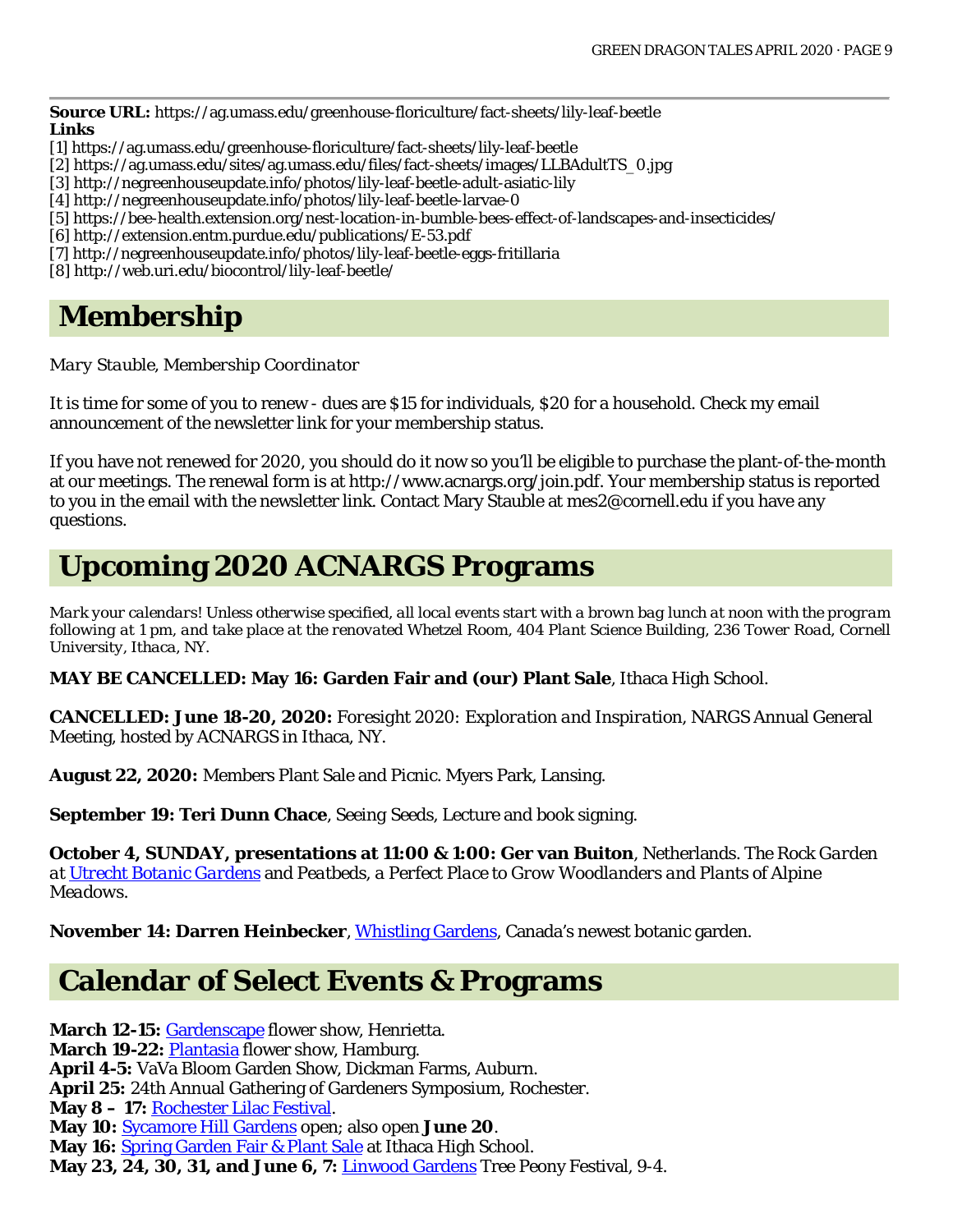**June 19: [Der Rosenmeister](https://derrosenmeister.com/) open house 4-7. June 27:** Dryden Open Gate Garden and Art Tour, 9-2. **June 28-July 8:** Chrys [Gardener's Ireland Garden Tour 2020](https://chrysgardener.com/ireland-garden-tour-2020/) – Clare and Galway. **July 11 or 12:** Southern Cayuga Garden Club Summer Tour in the Genoa area. July 11: **Garden Conservancy Open Days**, Ithaca area, 10-4. **July 12:** Fall Creek Garden tour, usually 11-4. **Aug. 8:** [Garden Conservancy Open Days,](https://www.gardenconservancy.org/open-days) Ithaca area, 10-4.

*Check out additional gardening programs of these organizations below.*

*Practical Earthkeeper*, Home Gardening Program, **[Cornell Cooperative Extension](http://ccetompkins.org/gardening/practical-earthkeeper)**

**[Finger Lakes Native Plant Society](http://ccetompkins.org/gardening/practical-earthkeeper)** monthly meetings

**[Cornell Botanic Gardens](https://cornellbotanicgardens.org/explore/events/)** events

**[Liberty Hyde Bailey Garden Club](http://www.hort.cornell.edu/LHBGC/)**

To have a garden event in your area listed send all pertinent information to David Mitchell at *[david\\_mitchell\\_14850@yahoo.com](mailto:david_mitchell_14850@yahoo.com)*

# **About ACNARGS**

We are an all-volunteer organization and one of thirty-eight NARGS affiliated chapters active in North America. Our annual Chapter activities include 5 program-speaker meetings, the *Green Dragon* newsletter, web and Facebook pages, garden visits, overnight garden trips, hands-on workshops, two plant sales a year, and frequent plant giveaways. Our meetings are informal, friendly gatherings that provide a wealth of information and offer a source for unusual plants, plus the opportunity to be inspired by other gardeners. The public is always welcome.

Chapter membership starts at \$15 a year based on the calendar year. Membership includes these benefits: newsletter sent to you electronically (or option by mail for an extra fee), opportunity to travel on our planned overnight garden trips, annual membership directory, and plant sale discounts and member only sales, including Plant-of-the-Month sales. Download a membership form at **[www.acnargs.org/join.pdf](http://www.acnargs.org/join.pdf.)**.

## **About NARGS National**

NARGS National is our parent organization: We encourage you to join (online at **www.nargs.org**) for only \$40 a year. Benefits include a seed exchange, a quarterly publication focused on rock gardening, and an online website featuring an archive of past publications, a chat forum and a horticultural encyclopedia. NARGS National also conducts winter study weekends and holds its Annual Meeting in interesting places where attendees have the opportunity to visit gardens and take field trips, often to alpine areas, as well as hear talks by outstanding plants people from around the world. More recently, NARGS is offering botanical tours each year, both within the US and abroad.

## **2019 ACNARGS Board Members and Contacts**

If you want to **volunteer**, we'd love to hear from you!

Chair: **John Gilrein**, **[basecamp@alum.syracuse.edu](mailto:basecamp@alum.syracuse.edu)**  Program: **Terry Humphries**, **[terryehumphries@gmail.com](mailto:terryehumphries@gmail.com)**  Program Committee Members: **Could this be you?** Secretary: Currently rotating amongst "Responsible People" Treasurer: **BZ Marranca**, **[mmm10@cornell.edu](mailto:mmm10@cornell.edu)**